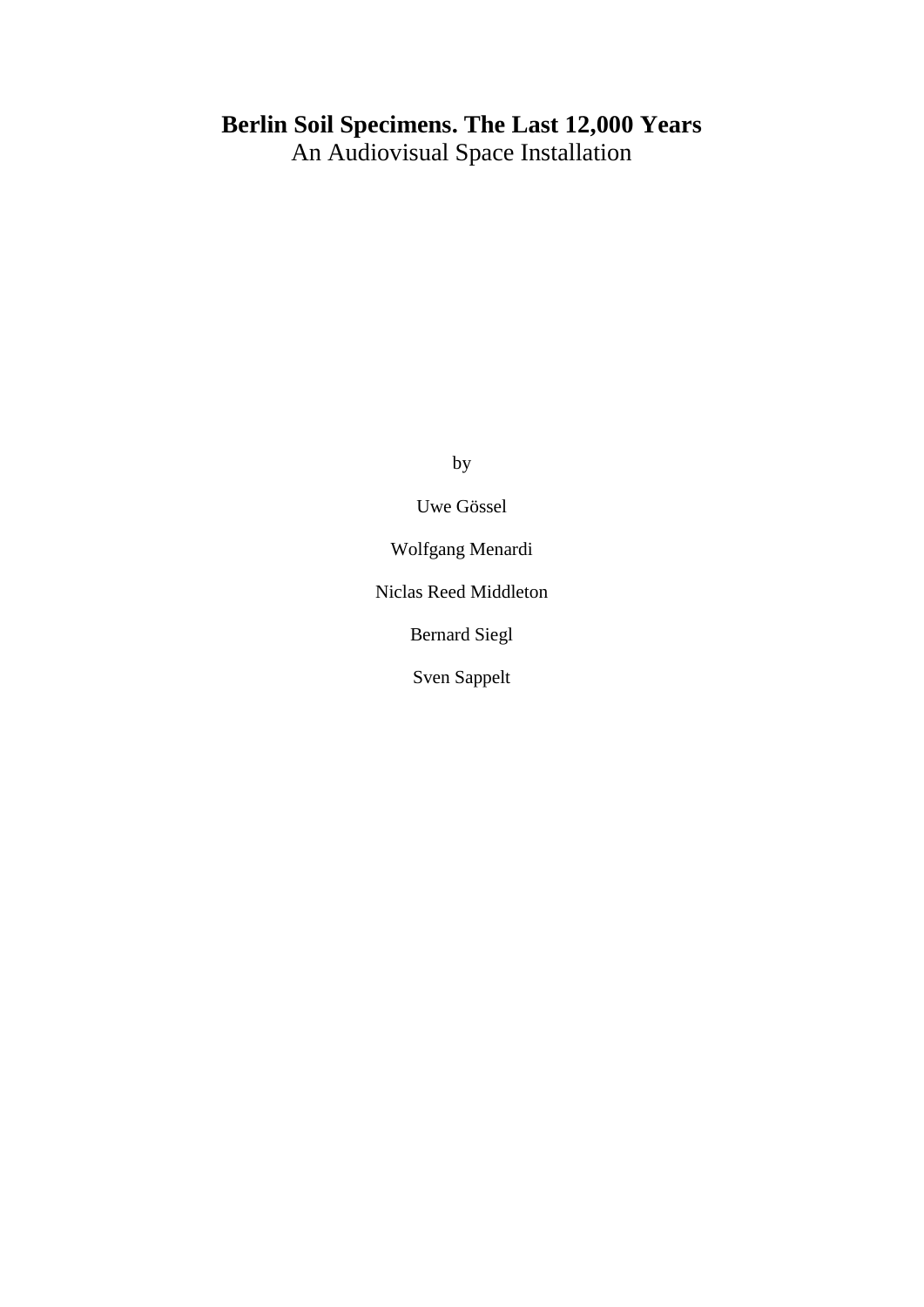The most recent Ice Age ended 12,000 years ago. Until then, Berlin was covered by a layer of ice over 200 metres thick. The tip of the television tower would have been barely visible. Following a sudden climate change, the glaciers from Scandinavia melted, leaving mud, sand and gravel behind. Evidence of that glacial period is still detectable today: Prenzlauer Berg (hill) and Kreuzberg (hill) are both located on the edge of the primeval glacial valley which dug its way through the large mounds of sand deposited by previous glaciers. Today's city centre originally developed within that ancient four-kilometre-wide riverbed and still serves as the undeniable foundation for life in Berlin.

What does this history have to do with us today? How is it possible to even grasp what 12,000 years means? How can soil in all its – geological, ecological, ideological – complexity become tangible? What is relevant for understanding the present? And what significance does a knowledge of the soil have for our future?

Berlin Soil Specimens artistically examines the complexity of the soil by combining various art forms to create an audiovisual space installation: an 8-channel sound installation, a 6 channel video installation, space and text as well as exhibits on loan from the Stadtmuseum Berlin Foundation and the Senate Department for the Environment, Transport and Climate (geology).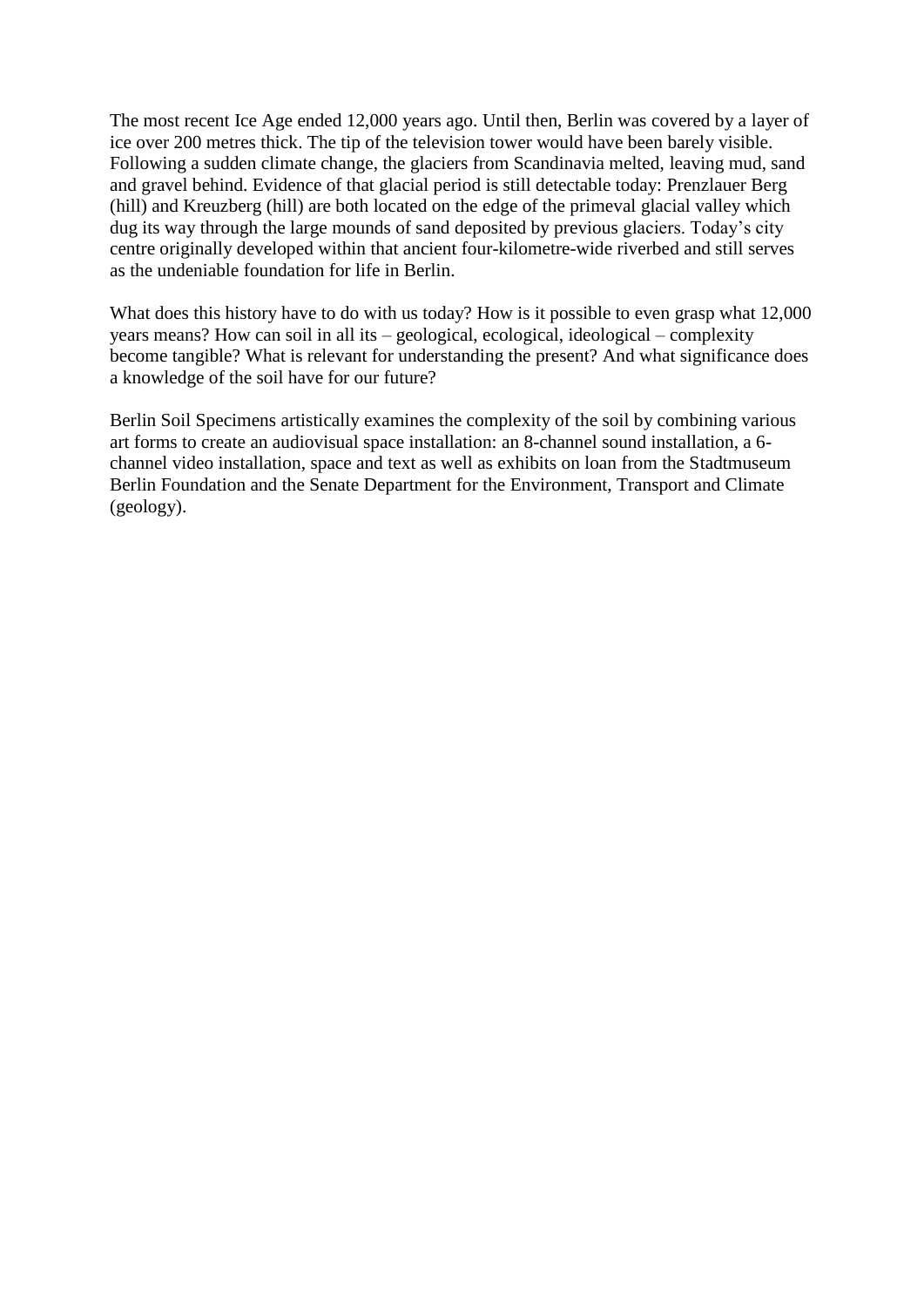## Artistic Team

Uwe Gössel (art director, author and dramatic advisor) Wolfgang Menardi (stage designer) Niclas Reed Middleton (documentary filmmaker) Mark Polscher (composer) Bernhard Siegl (stage designer)

Sven Sappelt (curator and director of CLB Berlin)

| Video projection | Stefan Pfaffe und Timo Quistorff |
|------------------|----------------------------------|
| Project support  | Jaike Herrmann (CLB Berlin)      |
| Graphik design   | Juan Pablo García Sossa          |
| Press relations  | Lone Bech                        |

Special thanks to:

Henrik Adler, Naqibullah Ahmadi, Attaullah Alamy, Dr. Rolf Barthel, Meriam Bousselmi, Dagmar Domrös, Detlef Fehlhauer, Peter Genterczewsky, Sajad Haidari, Khosnawaz Hakimi, Diana Heine, Ulrike Hörmann, Christiane Kühl, Felix Meyer-Christian, Herbert Ranft, Uta Plate, Brigitte and Helmut Putzger, Jennifer Rüde, Berliner Schrauben GmbH & Co. KG, Mohsen Sarwari, Tobias and Paul Schadl, Paul Spies, Elmar Szücs, Dr. Beate Witzel, Markus Wirthmann.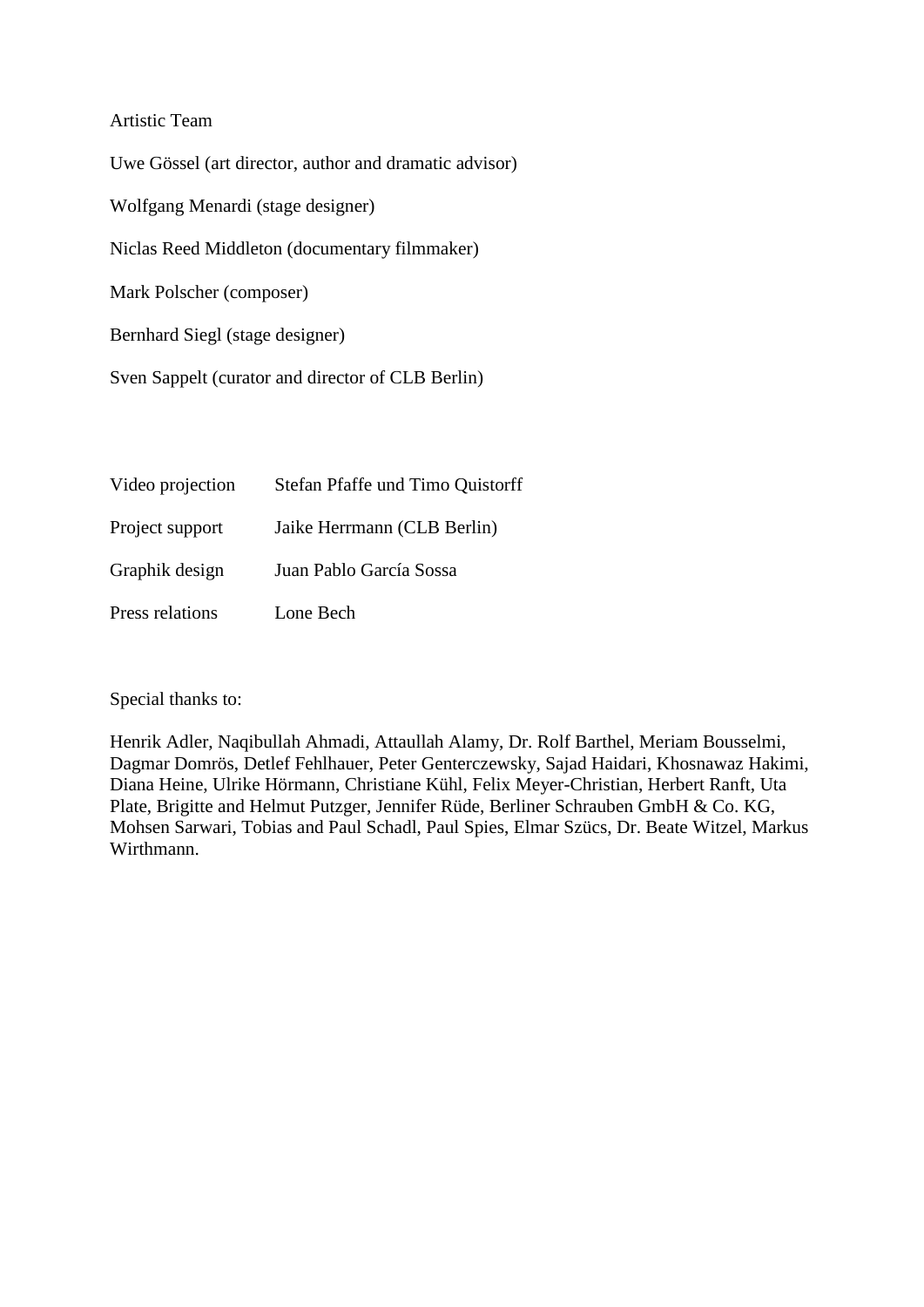Uwe Gössel

Berlin Soil Specimens. The Last 12,000 Years

Hole #  $1 - 48$ 

*For Geesche*

- Hole # 1 Moritzplatz 52°30'13.1"N 13°24'37.8"E
- Hole # 2 Eastern shore of Straussee, Barnim 52°35'00.2"N 13°52'45.4"E
- Hole # 3 Western shore of Straussee, Barnim 52°34'58.5"N 13°52'19.6"E
- Hole # 4 Niederlehme 52°18'08.9"N 13°40'42.1"E
- Hole # 5 Prinzenstraße 52°30'10.6"N 13°24'37.1"E
- Hole # 6 Ruhleben 52°31'31.8"N 13°14'31.8"E
- Hole # 7 Sophien II Cemetery 52°31'56.5"N 13°23'36.4"E

Hole # 8 sine loco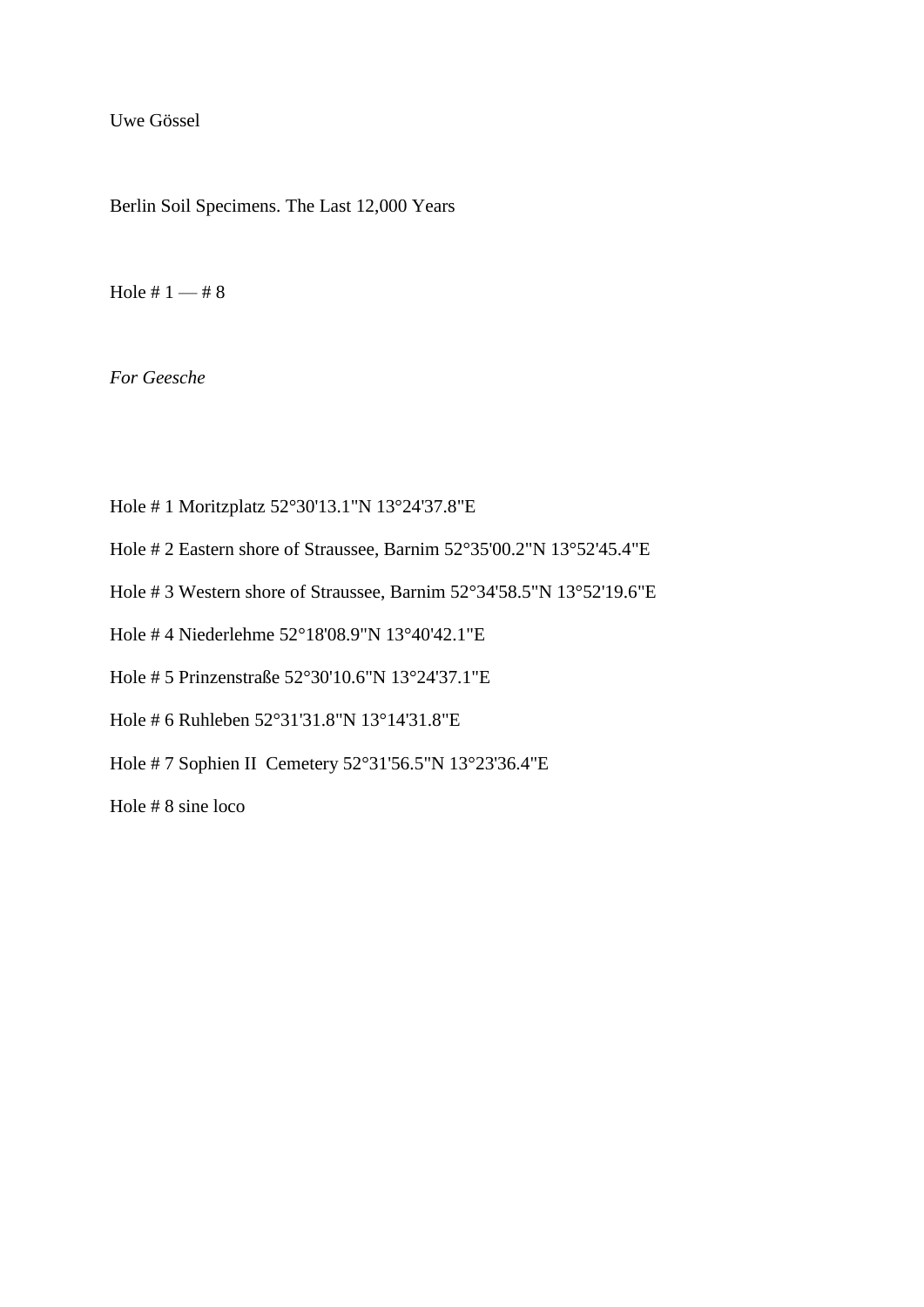Moritzplatz

52°30'13.1"N 13°24'37.8"E

No path leads to this grassy roundabout at Moritzplatz. It wasn't intended for pedestrians. But it's where I'm heading. Perhaps for the simple reason that it is a non-place, an urban blind spot, which is the perfect site to experiment with my own awareness.

Nonstop cars, bikes and lorries whiz past. Suddenly a gap in the flow, I made it! But where am I? The green is not lawn grass, it's crude crabgrass that defies both exhaust fumes and the summer heat. This space is amazingly protected by the car-friendly roundabout. I can even stretch out on my back with no fear of landing in dog poo. I feel the hard earth under the weeds. But what lies beneath the surface?

I am going to dig eight holes with my spade tonight. In a circle, like the eternal orbit of the planets around the sun. I am going to investigate the premises, plain and specific. What strange weeds. They barely let me break ground. The earth is as hard as stone. Every cut of the spade yields only a smattering of sand. I resort to more force. But it is just as useless as stomping on the shoulder of the spade with my foot. It takes longer than I expected to get a full bucket. I fill the previous hole with the dirt I collected. Dust billows like powder into the evening sky but without the typical earthy smell I'd anticipated. While circling, car drivers yell something at me, but I am unable to hear what they say. People seem to be particularly wired today. It is June  $21<sup>st</sup>$ , midsummer. The longest day of the year. I gaze at the balmy evening sky. The view from this spot would have been about the same 12,000 years ago. When the Ice Age was finally replaced by the present warm period and the glaciers had melted and receded to the north, an ice-free Berlin remained. Only sand and gravel were left behind. Everywhere. But where did it come from?

Over 100,000 years ago, the earth's axis shifted in relation to the sun. It got colder in the north, and it stopped raining. Snow fell and fell until Scandinavia was covered by a layer of ice one to three kilometres thick. The glacier gradually started moving from the north at a speed of 200 metres a year until it was just a few kilometres south of present-day Berlin. 24,000 years ago, the sheet of ice was located right here at Moritzplatz where I am now lying and listening to the sound of car engines. 200 metres thick. What a short time ago – that Ice Age – compared to the 400 million years it took for oil to form – the oil cars burn to keep moving.

What are 12,000 years. I wonder as I dig another one of the holes and fill the bucket with sand? In the meantime, I have discovered a digging technique: I chop the weeds' roots with the spade and scrape little piles of sand onto it.

Once again I fill the previously dug hole with the sand.

I recently dug up an essay by Walter Benjamin when I was home: "He who seeks to approach his own buried past must conduct himself like a man digging. Above all, he must not be afraid to return again and again to the same matter: to scatter it as one scatters earth, to turn it over as one turns over soil. For the matter itself is but a deposit, a stratum, which yields its longsought secrets only to the most meticulous investigation." What is that "matter"? The way the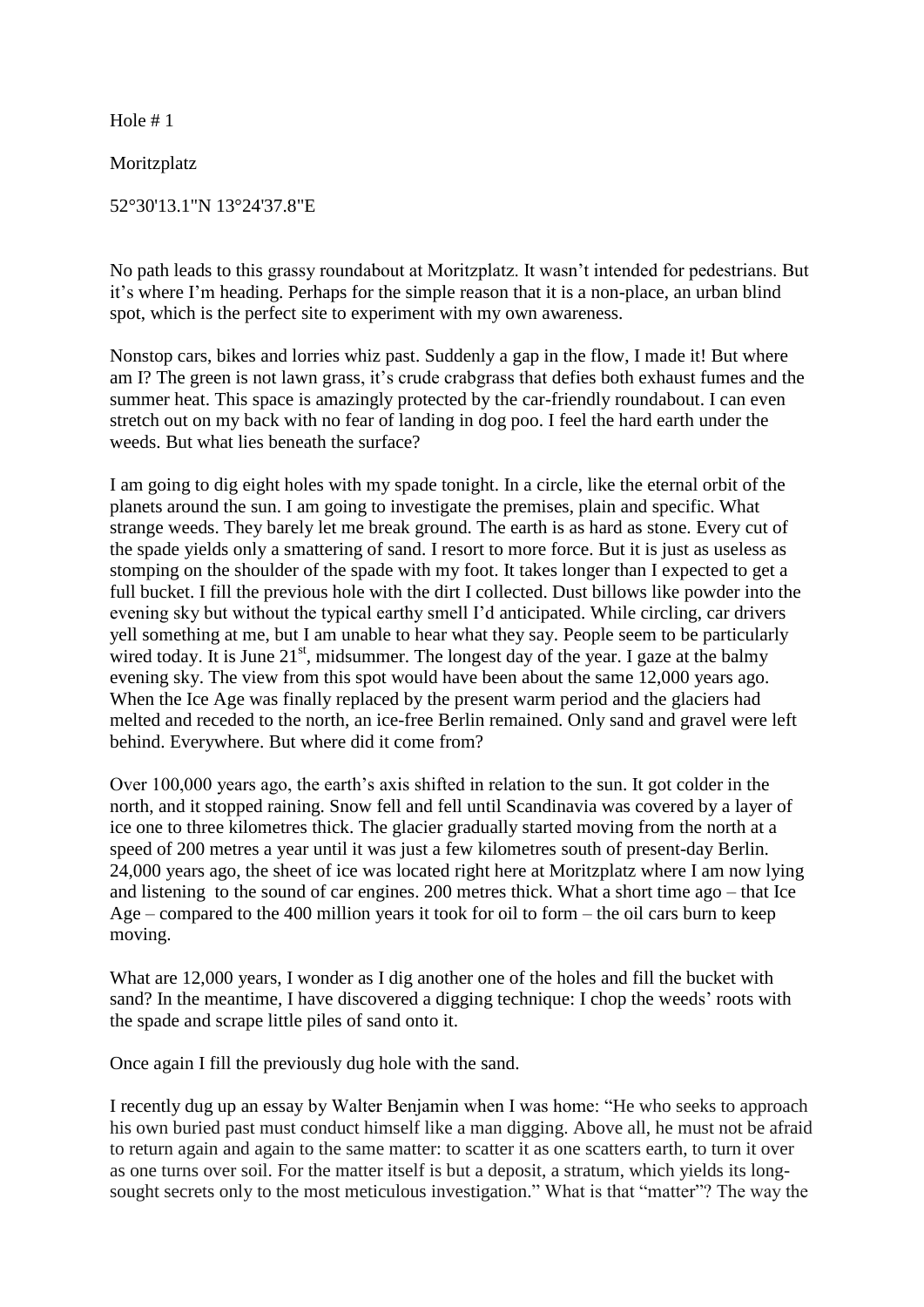soil here in Berlin became what it is? What is my personal "matter"? Perhaps the question: What am I looking for here? Or: What is my purpose is here? Or even better, because the question is more radical: What is my purpose on earth? When I dig here, I am a person digging, one who might become 55 or 85 years old. What sort of time period is that in comparison to the ground that person lives on? I go on digging.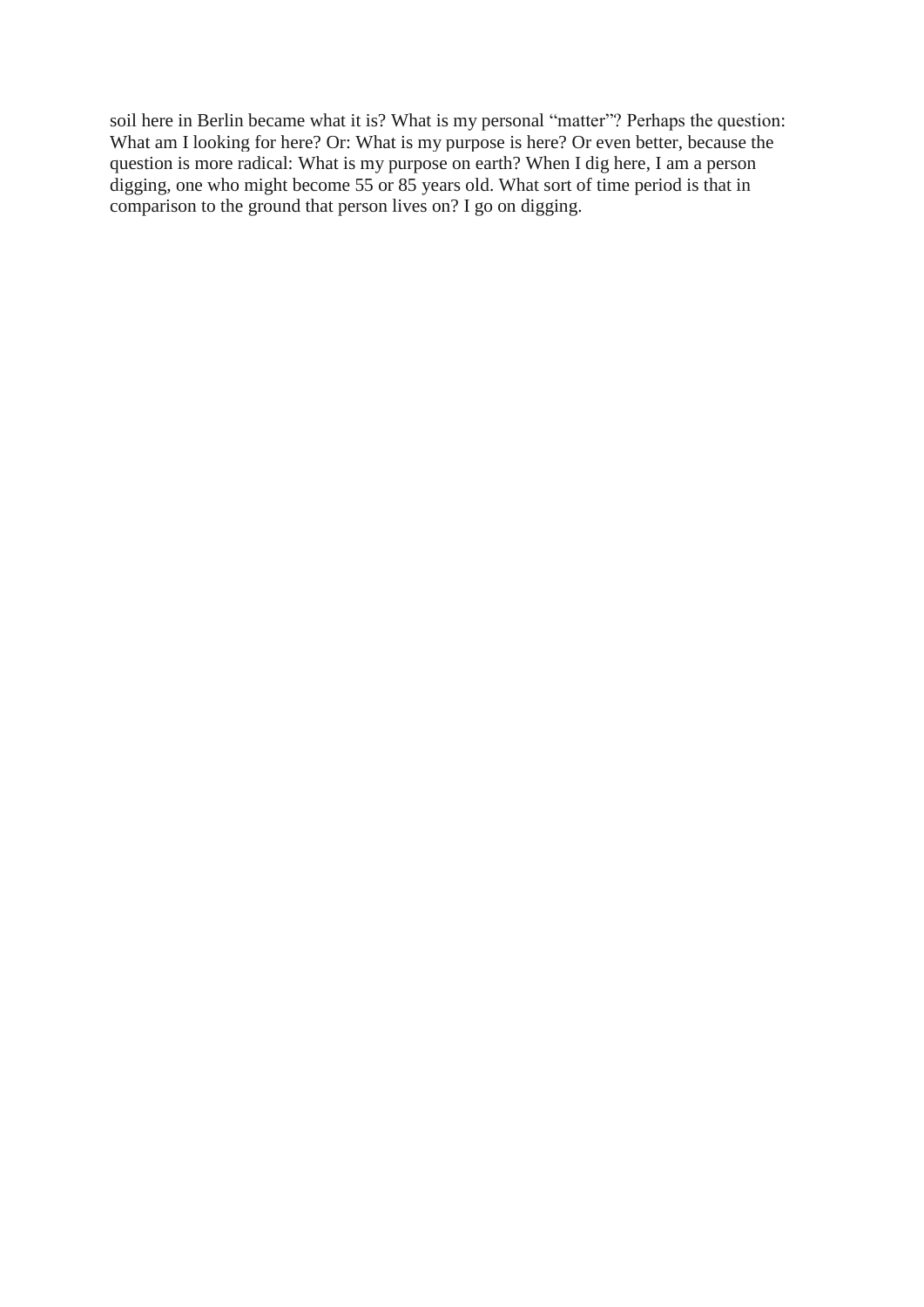Eastern shore of Straussee, Barnim

#### 52°35'00.2"N 13°52'45.4"E

Upper moraine land. The Barnim Plateau, a glacial drift that was formed during the last Ice Age, is bisected by the Berlin glacial valley. The ice deposited sand and till, often in heaps over 100 metres high. It was brought from Norway, Finland, Sweden or Denmark. Long, narrow lakes, stretching several kilometres, were formed in the glacial troughs, for example, Straussee, about an hour's ride from Moritzplatz on the commuter train (S-Bahn).

The old white rowboat is in the immediate vicinity of the high school at the landing stage. We leave the school and stroll down to the lake (Straussee). The little boat trip across this ribbon lake completes a productive week of studying the history of Barnim's soils and Berlin's glacial valley as well as the current effects of climate change. Five young men between the ages of 16 and 20, students in the introductory class for migrants, were with me from the start: Khosnawaz, Mohsen, Attaulah, Sahid and Nagibullah. These unaccompanied refugees from Afghanistan were stranded in the Berlin area in 2017. Together we spent the week examining various layers of soil, determining soil profiles and playing football. We spent a lot of time together, sharing our everyday stories. The students come from various regions of Afghanistan's highlands where most of them worked as carpet weavers. They talk about it in the breaks. The various languages crisscross simultaneously, drawings on paper are added, we improvise and get to know each other better. But there is one topic I try not to mention: Their forced displacement from home.

Back to the lake: The trip by boat doesn't take long. We row close to the shore. Not much is said. Memories and impressions race past. What a colourful, rag-tag group out crossing the lake! In a so-called "Tourist" touring boat, manufactured by VEB Fahrzeugsitze (car seats) Bad Schandau". After disembarking to have a picnic, we start to talk about their escape. They exchange stories about the different routes they took to reach Brandenburg. They use a stick to draw their route in the hardened sand – from the highlands of Afghanistan to Berlin. The contours of various countries are scratched into the ground, cities designated by stones or pine cones. Apparently, the five young men all took different routes. Sometimes the paths they travelled – by ship, bus or train (for example, in Munich) – actually intersected. They walked long distances… across countries. For months.

A few days before the boat trip, I met Rolf Barthel at the Strausberg Heimatmuseum (local history museum). The 86-year-old historian told me about how the area was settled after the ice melted. Reindeer hunters lived here 12,000 years ago. As the animals moved further north, the people also vanished for a long time. Barely 6,000 years ago, the first permanent human settlements were established. These early migrants came from the eastern Mediterranean area and Mesopotamia, from the land of the Fertile Crescent. They had cultivated wild grasses into grain and were the first people in human history to live from farming. They had domesticated the dog, and they made their own crockery. But the fertile climate changed and became harsh. The farmers were forced to move on, but thanks to their ability to make fire and tools, they managed to advance as far as northern Europe. Before making the area around the lake (Straussee) their new home, they followed the same routes these five you men took when they left Afghanistan.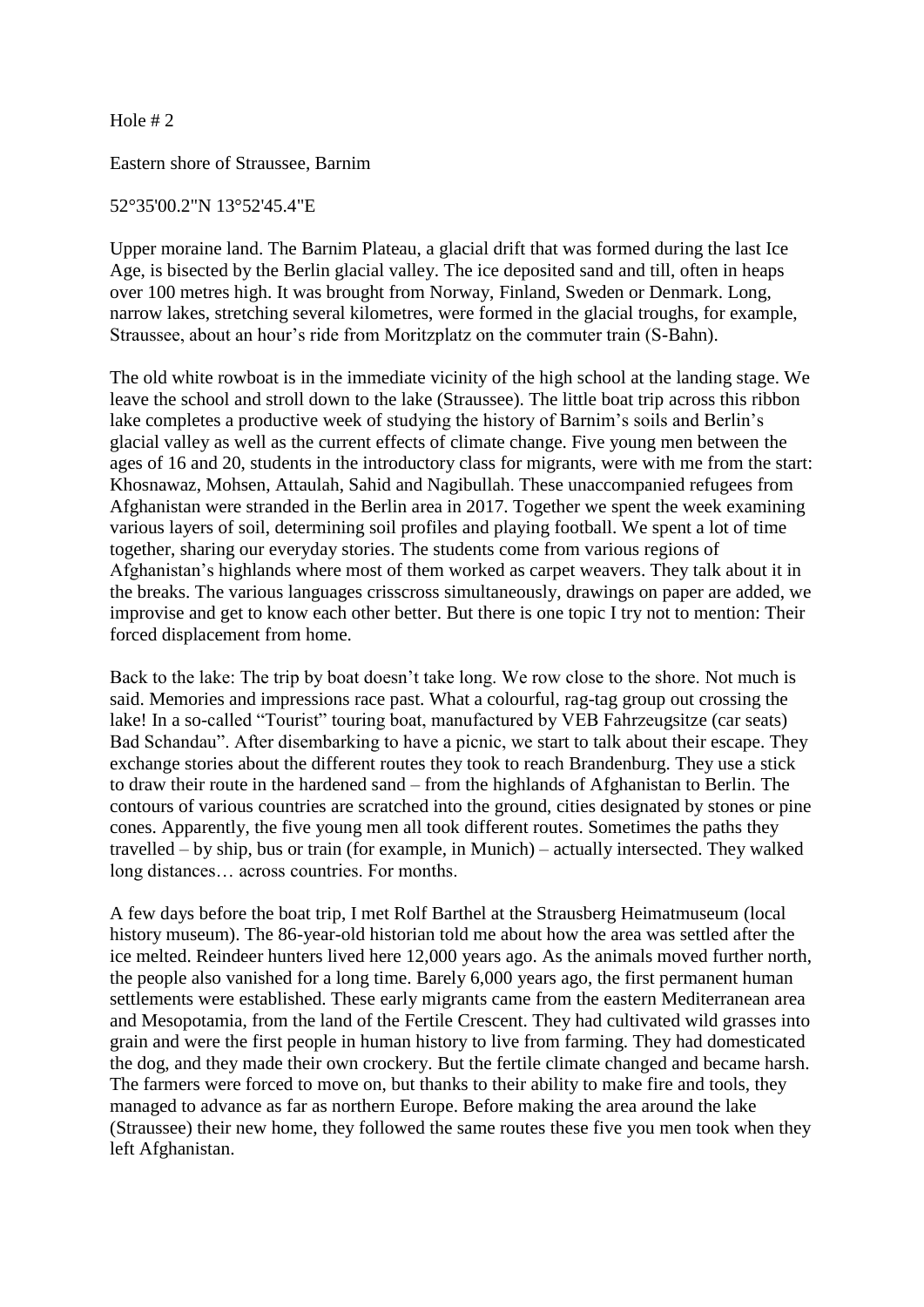How many people have already lived on earth? We are fundamentally separated from them by time. So how precious is this particular treasure: our mutual lifetime, no matter where we live on earth?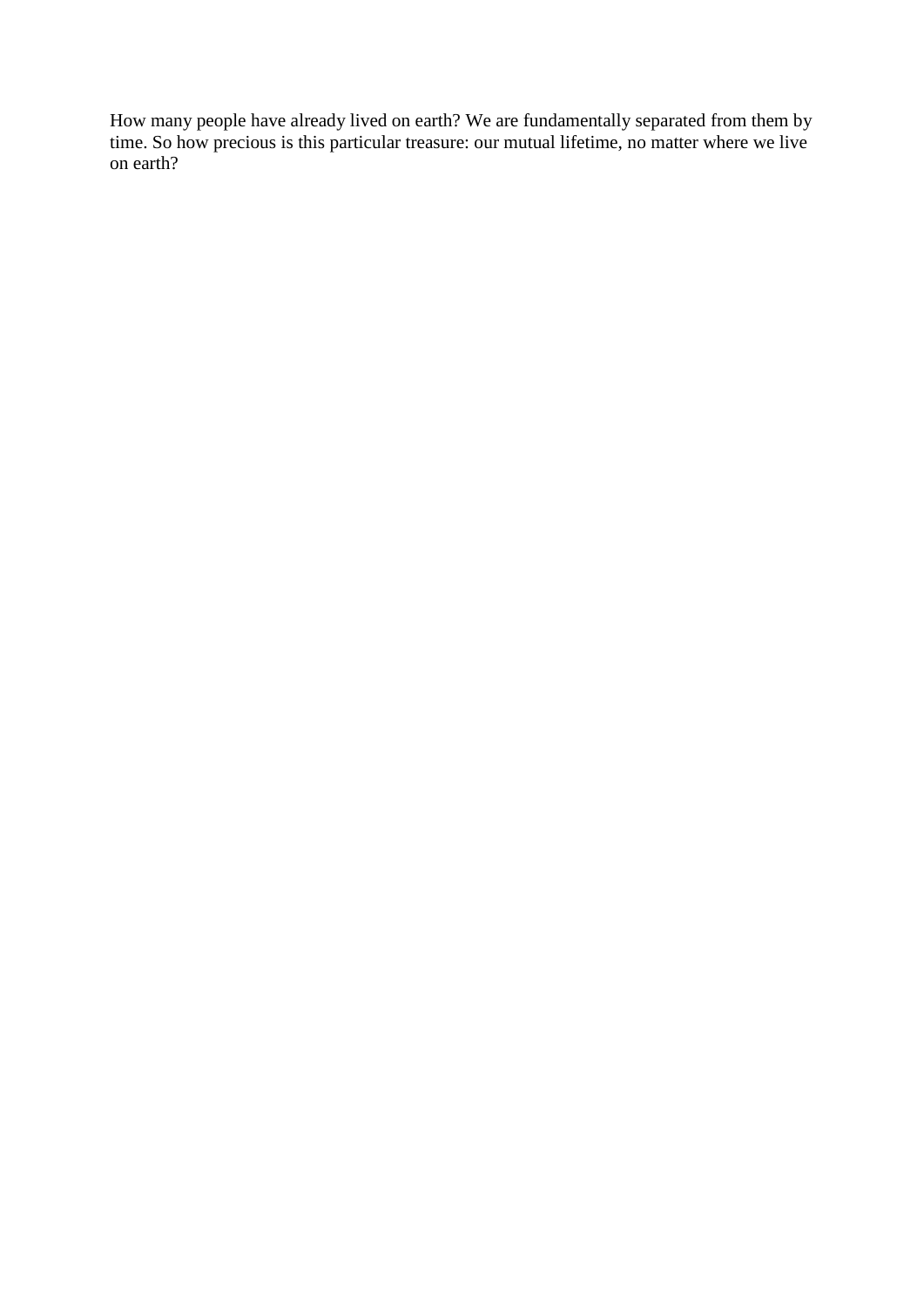Western shore of Straussee, Barnim

#### 52°34'58.5"N 13°52'19.6"E

I look at the ground from various perspectives. What is the significance of this particular ground that I can touch, feel and describe? And what is the significance of the intangible ground(work) which is charged not only with expectations, meanings and concerns but also with hopes. How does it become the focus of politics?

Helmut and Brigitte Putzger have been a couple for 60 years. Like Philemon and Baucis, they sit on the bench by the lake in front of the retirement home, gazing across the water (Straussee). On the other side of the lake, construction workers are busy tearing down the former Strausberg Clubhouse. The concrete walls are ground up on-site by a stone mill, and the remains are transported on conveyor belts to the lorry where they are spit onto the loading platform of a lorry. The pieces are the size of a man's fist. They look like small boulders and are in no way reminiscent of the clubhouse which was built in the Bauhaus style during the sixties and served as the cultural and social hub for the many Strausberg residents who worked for the Ministry of Defence here. Among them: the Putzgers.

After the downfall of the German Democratic Republic, the building is not handed to the town's residents. Instead it is sold cheap to several investors. It turns out badly for all of them, and the building begins to deteriorate in broad daylight until it is finally torn down in 2018. The youngest investor discovers the potential of elderly people and opens a private retirement home right on the spot where young people used to dance.

Flashback, 1945. Once Helmut Putzger is able to crawl out of the bomb shelter, he is 15 years old. He has survived the bombing of Dresden. And he has already found his guiding principle: No more war! As a young man, he studies acting and performs Schiller and Goethe on stage. He then becomes a member of the People's Police in the early years of the GDR. He says he wants to do something meaningful. The people's police from all over the country are brought to Strausberg, in close proximity to Berlin, and barracked together. In the fifties the barracks quickly become the headquarters of the GDR's National People's Army. As a trained representative of the creative arts, Helmut Putzger knows how to tell stories. He is given the task of managing the army's narrative. He becomes the head scenario editor of the NVA (National People's Army) film studio. While thousands of armed soldiers follow the orders of the SED's (Socialist Unity Party of Germany) Central Committee, securing peace and protecting the territory of the GDR from external enemies, Putzger is given another task: His job is to cultivate the country's ideological groundwork and defend it against internal hostility. His weapon is a 35-mm film camera. Under his responsibility – and up until he retires – approximately 1,500 longer and shorter films are shot: documentaries about military exercises that simulate a tank assault by Western Allied Powers (entitled "Dedicated to Freedom"), reports about the deployment of surface-to-air missiles or the transfer of Gerhart Hauptmann's mortal remains from Poland to the island of Hiddensee. There are also instructional films for young soldiers about how to treat young women: Take your cigarette out of your mouth and straighten up! Today these films are kept in the Federal Archives at Berlin's Fehrbelliner Platz. A profit-oriented company now owns all the rights and sells them worldwide. Does that mean, ideologically speaking, that the leftists' battle has been lost?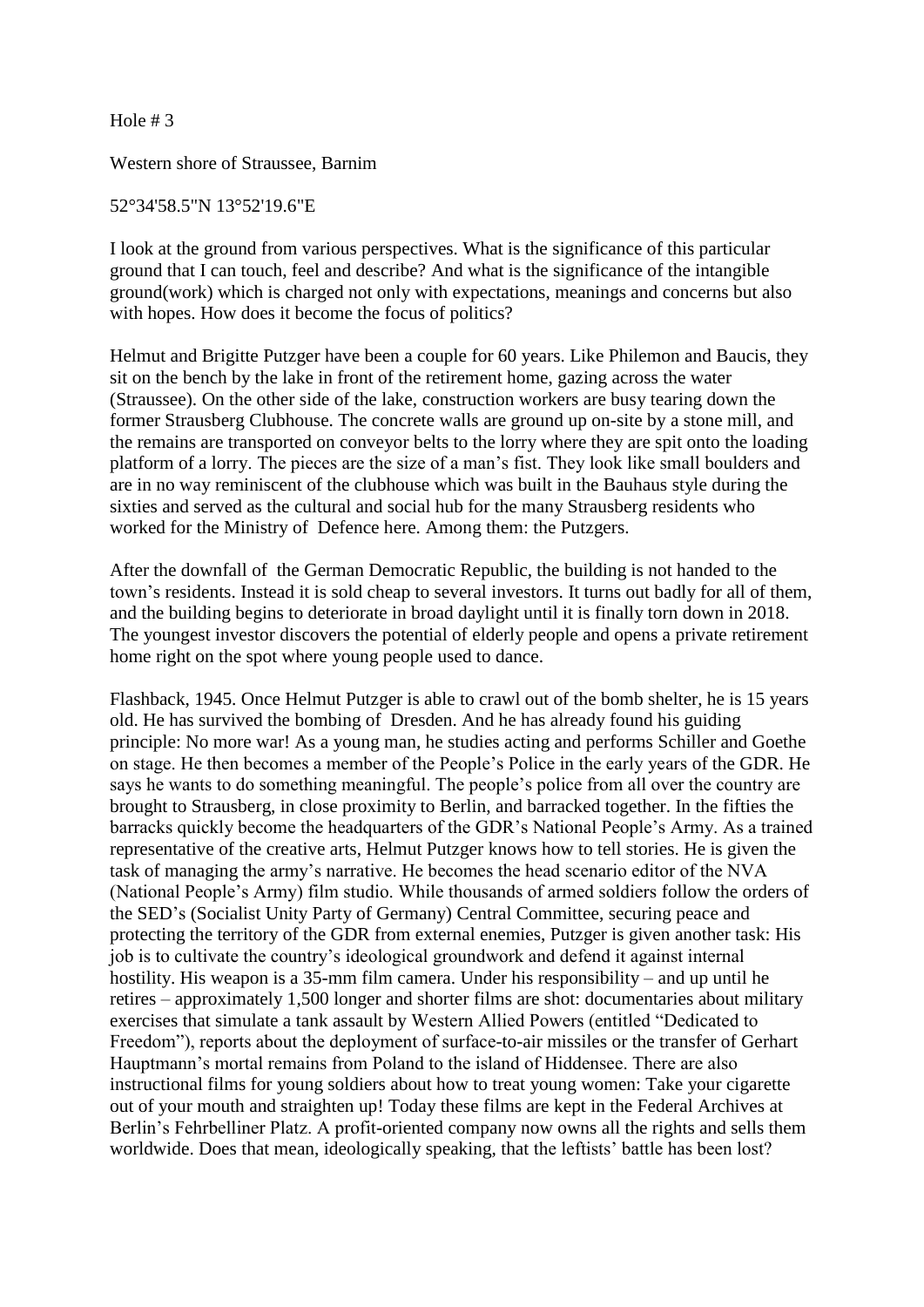Niederlehme

52°18'08.9"N 13°40'42.1"E

It is an enormous amount of accumulated knowledge. A total of 4.5 million exhibits are stored at the Berlin Stadtmuseum: axes from the Stone Age, mammoth molars, woolly rhinoceros thighbones. Billions of years worth of old fossils.

Our knowledge about the history of soil is surprisingly new. Less than 150 years ago, Alexander von Humboldt's claim was refuted by the Swedish geologist Otto Torell. Humboldt had alleged that the boulders which could be found everywhere in the soil in and around Berlin had originally been spewed from volcanoes. Wrong. Torell deciphered the scratch marks on stones and concluded: The stones – including the entire soil in and around Berlin – were deposited there by a glacier! Within the last 200 years alone, so much new knowledge has been acquired, because empiricism and scientific networking have prevailed.

As opposed to the other planets in our solar system, temperatures on earth do not fluctuate up to 200 degrees C. The reason is that the earth's rotation is stabilized by the weight of the moon. The position of the earth's axis in relation to the sun is relatively stable. The slightest changes have profound climatic consequences which can subsequently be analysed. In 1996, Geologists use core samples, which are 10cm thick and taken from 270 metres below the Reichstag, to differentiate between a total of three Ice Ages within the last 400,000 years.

Another incredible number I am unable to overlook: 4.6 billion years lie behind us. But how can I grasp this time period? If the earth were as long as a day, we could spread the earth's development (to the present) over a period of 24 hours:

At 07:18, the first photosynthesis. At 07:44, the first sexual reproduction. At 22:44, the emergence of dinosaurs. At 23:59:56.4, the emergence of homo sapiens. The beginning of the Holocene: agriculture, livestock farming and sedentism spread. All this happens somewhat later in Berlin. 0.2 seconds ago – or 12,000 years ago – there was only tundra here. We know that today. Also that the wind continued to blow sand over the stones that had been dragged here, forming a distinct edge on their backside.

We dig to the south of town in the Grube Niederlehme (a sandpit). Over the years, all of Berlin's sandpits were closed. Now the flat-bed lorries start lining up at 5:30 in the morning to load sand for Berlin's construction sites. Armed with helmets and high-visibility vests, we dig through huge piles of scrapped boulders. At last we discover two of those ventifacts (windkanter). Age: over a billion years. A streak of good luck! We carefully wash them onsite, and now they are lying in the rooms of a gallery.

13 September, 2019. We are located at the final point of the virtual timeline. Behind us lies a monumental past which we continue to learn more about. But what lies ahead? Considering that the knowledge we have accumulated in the past 200 years has so radically changed our fundamental understanding of the entire context, what comes next? Until now nature was considered the greatest force. In the meantime, however, nature's real superiority reveals itself in its vulnerability and fragility. One or two degrees more of global warming, and the threat of collapse is imminent. So what?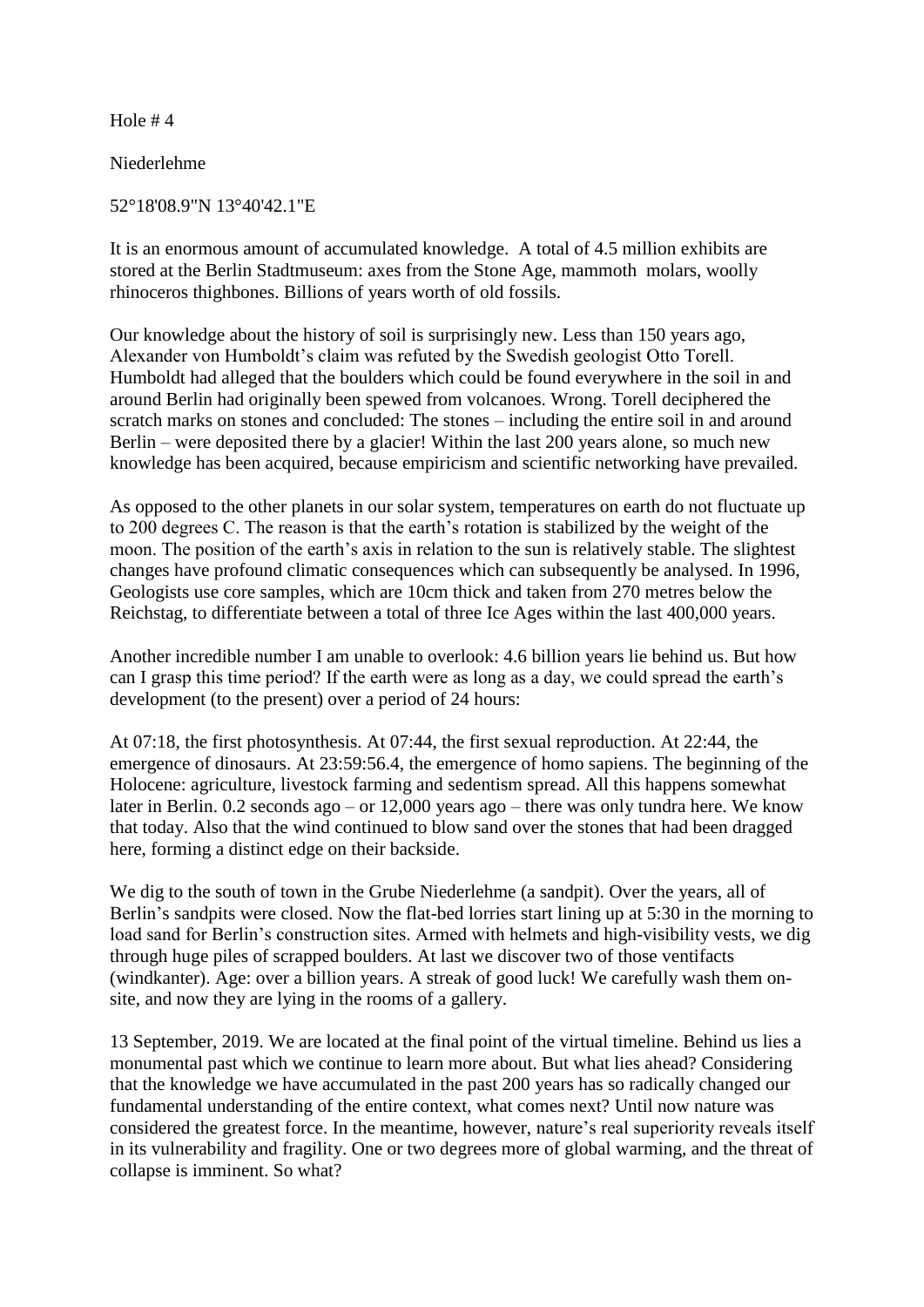Humility overcomes me. Triggered by the complexity of the entire context: earth's incredible age, the comparatively rapid changes caused by our human actions and ultimately my own life span. Knowledge will increase, the circumstances will change, and they will change us. And now? What do I sense now poking its head through my feeling of humility?

Michel Foucault's laconic wager on man is to be found at the end of his conclusion in "The Order of Things" from 1974: "As the archaeology of our thought easily shows, man is an invention of recent date. And one perhaps nearing its end. If those arrangements were to disappear as they appeared, if some event of which we can at the moment do no more than sense the possibility – without knowing either what its form will be or what it promises – were to cause them to crumble, as the ground of Classical thought did at the end of the eighteenth century, then one can certainly wager that man would be erased, like a face drawn in sand at the edge of the sea."

In my book I find this concisely short but moving thought jotted down on a slip of paper by whomever: "Knowledge which was once, metaphorically speaking, a firm foundation is now more like the skilful but fleeting movement in the realm of possibilities. The image of man, that face in the sand at the edge of the sea, vanishes and discovers itself as sand." Does this "self discovery" signify one of those moments? Does man's vulnerability now reveal itself in light of the alarming, complex interaction between his own actions and nature's fragility? An age "after man"?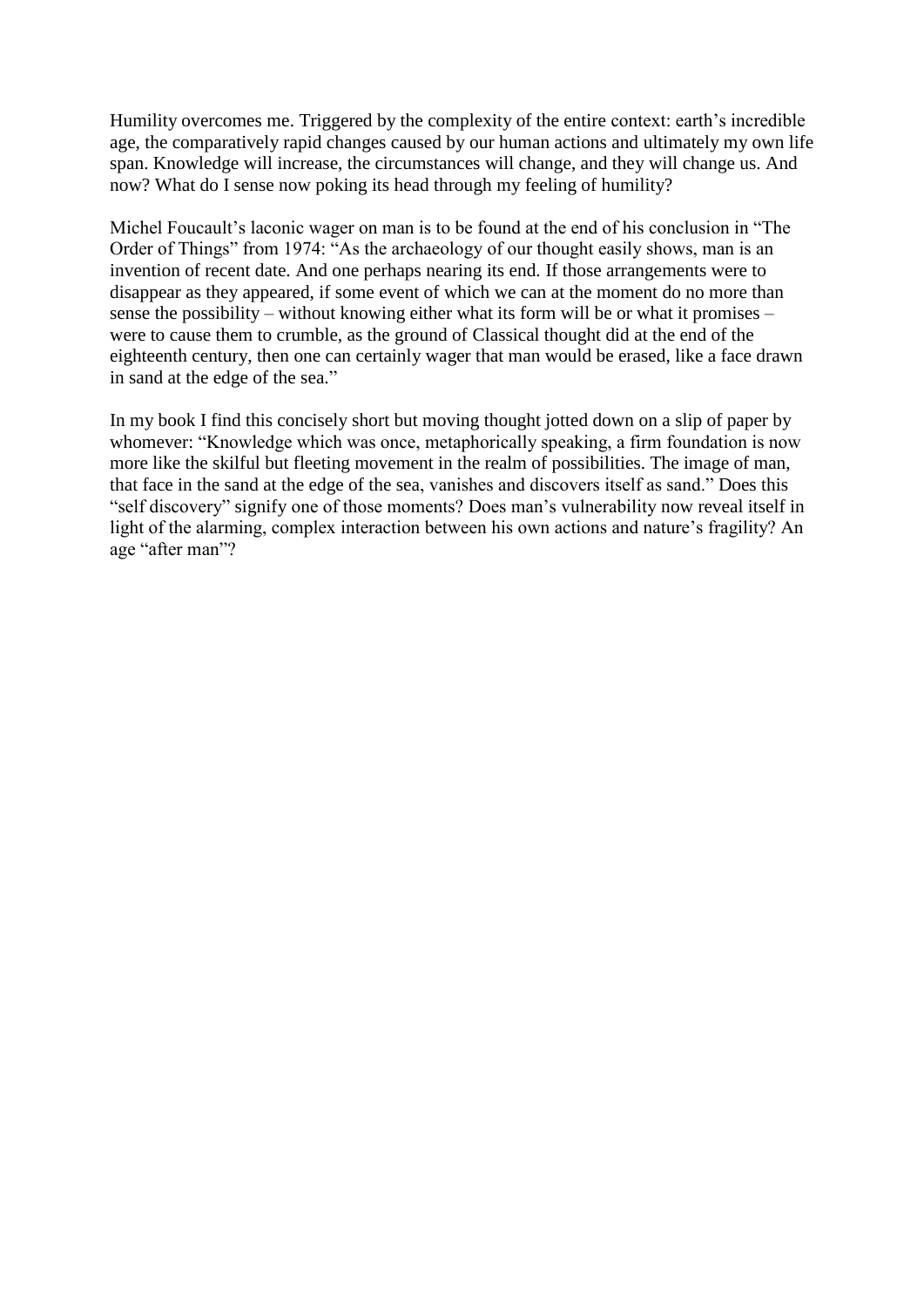Prinzenstraße

52°30'10.6"N 13°24'37.1"E

Moritzplatz is halfway between Südstern and Volkspark Friedrichshain. This stretch of land, about four kilometres long, was still frozen – up to12,000 years ago – before it evolved into a vast swampland. It was a nearly insurmountable obstacle for reindeer hunters heading north or south in pursuit of prey. Since the Berlin glacial valley was as much as 10 kilometres wide, the current Museumsinsel (Museum Island) early on became a strategically favourable spot to cross over to Prenzlauer Berg (hill). For a long time, the only thing that grew on the barren ground (no topsoil) was the white dryas which today is found exclusively in high mountainous regions.

8,000 years ago when variations in the earth's orbit suddenly caused global warming – on the average, one to three degrees warmer than today – more and more people began settling along the banks of the Spree River which was still in transition. Seen from today's perspective, living conditions were extremely adverse, and many centuries passed before anyone permanently made this area their home. The unfertile soil produced almost no yield.

During the Middle Ages the marshland was finally drained, and the first traffic arteries, such as Mehringdamm or Kurfürstendamm, were erected and kept dry with thick wooden sticks. For people's lives nowadays, the condition of the soil hardly has any significance. Berlin's countryside – with its abundance of lakes or Grunewald Forest – is known for its so-called recreation areas. The clubs on the banks of the Spree reflect the spirit of Berlin. Berlin's soil feeds the people who live here, not in a direct way, or, at best, by means of global trade.

Investors are putting up huge new buildings in Prinzenstrasse on the site where Robben & Wientjes used to rent out removal vans for Berlin's people-on-the-go.

Everything is bright and sparkling on the reflective signs in front of the construction site. The buildings of the future are named "The Shelf" or "The Grid". The primary goal of these building projects is not to create something for the common good. It only has to do with money. The ground, the property, is first and foremost speculation for huge profits. Up to how many metres underground does the property still belong to the new owners? 20 metres? 100 metres? A cone that goes to the centre of the earth?

How are nearly four million people in Berlin able to thrive on this common ground? Who does the ground belong to in the long run? The ground dispute is inevitable in Berlin, because as the law states: "real estate is non-duplicable and indispensable". It is fundamental and vitally important, like air and water.

A heavy summer thunderstorm: Over night the rain washes the sand from the construction site and deposits it on Prinzenstrasse. Long patches of sand spread across the asphalt. As the rain begins to subside, little furrows emerge in the sand. The next morning I recognise patterns similar to the images on the maps that show the beginning of the Spree 18,000 years ago. Much like the furrows on the street, the Spree dug its way into the sand. The high edge of the riverbank is now known as Kreuzberg. Berlin's sandy soil from the various Ice Ages is up to 300 metres thick. Without it, Berlin would be below sea level. By drilling deeper – into the past – we can unearth deposits from the time when this entire area was the sea.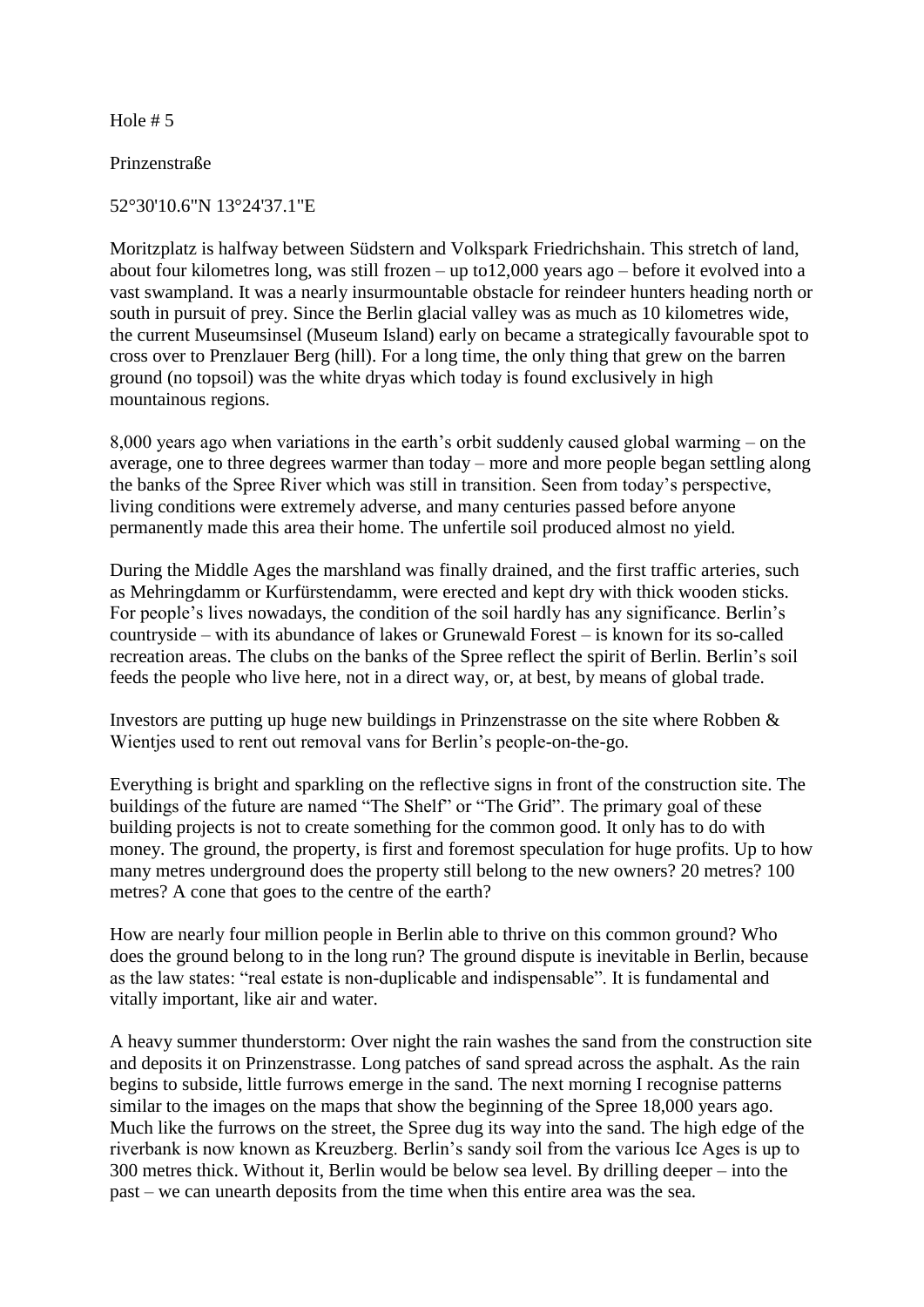Ruhleben

#### 52°31'31.8"N 13°14'31.8"E

Ms Witzel is in charge of the Geology Department at the Berlin Stadtmuseum. When we ask where unadulterated traces of the most recent Ice Age can be found, she tells us about the Murellenschlucht (ravine). This so-called meltwater channel is located behind the Ruhleben flood-plain mire between Muerellenberg (hill) and a recessional moraine, known today as Pichelsberge, in Berlin's Westend. Fine-grained sand was deposited by the wind and formed dunes. Troughs then emerged and continued to advance. We see vegetation that innocently tries to gain a foothold in the loose soil – ground which is historically fraught with countless human traces, and they immediately catch our eye: The Waldbühne (open-air stage) built by the Nazis, the police barracks and the many sites where the Wehrmacht shots its deserters shortly before the war ended. Seven years ago, Ruhleben's emigrant barracks were torn down. Long, simple buildings along the railway line to Hamburg. Starting in the 1890s, it was standard emigration procedure to disinfect the poverty-stricken refugees from Berlin, Germany and Eastern Europe. They received a pass which was stamped with "Ruhleben" and permitted them to travel on to Hamburg. Hundreds of thousands were channelled through those barracks. Berlin was a massive transit point for people. Thousands were flooding the city and, at the same time, thousands were leaving the city, hopeless after nearly starving to death. I recall the many photographs that Heinrich Zille took little more than a hundred years ago, documents of everyday life in Charlottenburg: women pulling huge wooden wagons along the wide sandy surfaces, wagons filled with twigs and branches they had collected in the Grunewald Forest. Not that much time has gone by since Berlin's sand was everywhere. Pictures taken by F. Albert Schwartz, also around the turn of the century, present city views of Berlin, for example the Rehberge (dunes). The photographs are more reminiscent of an African savannah than a metropolis.

There is no history of the soil we can resort to for the future. At the moment, everything in Berlin is based on the present. A process which is nearly unmanageable and impossible for one person alone to deal with.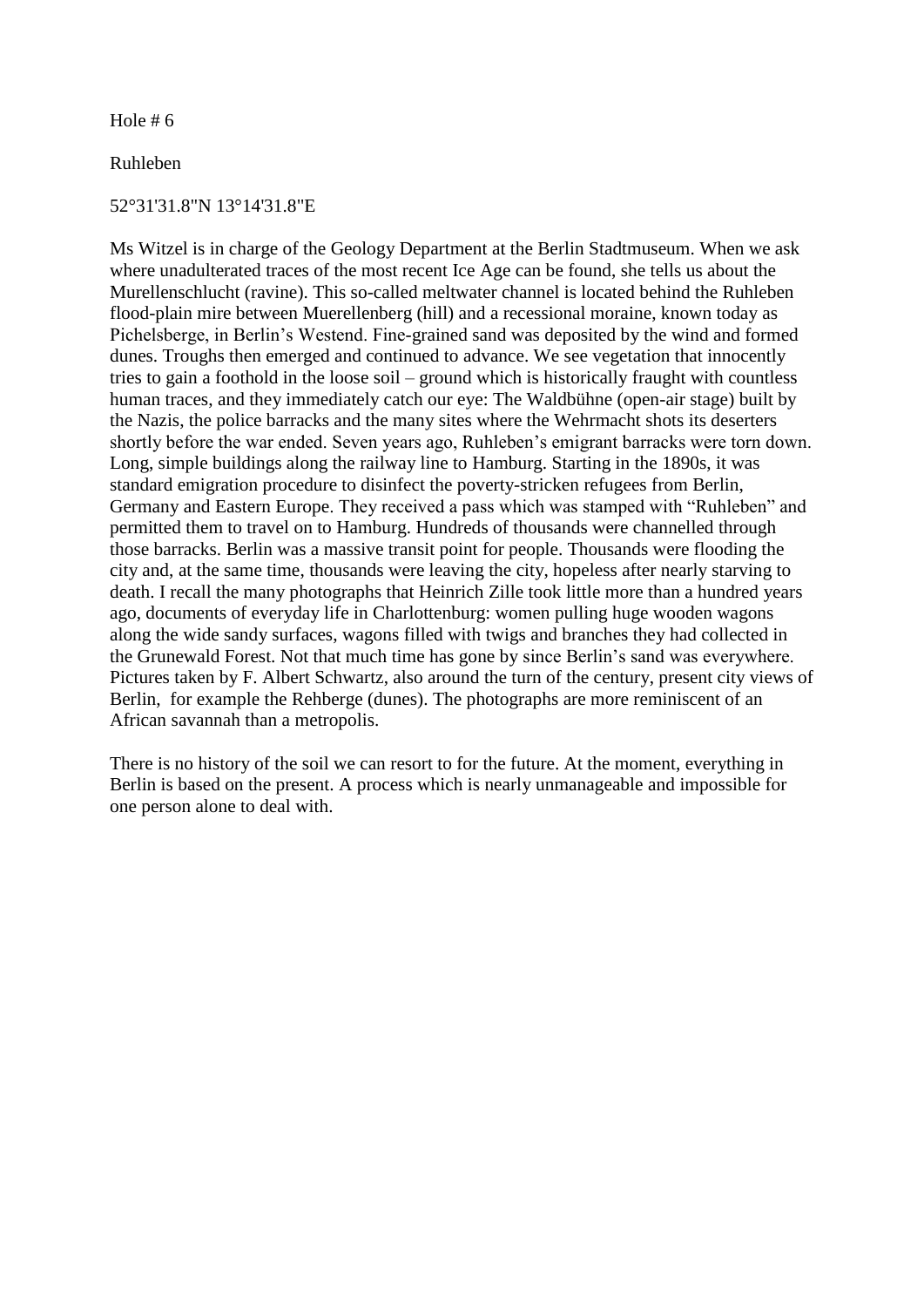Sophien II Cemetery

### 52°31'56.5"N 13°23'36.4"E

Having just passed through the gate of the cemetery in Bergstrasse, I feel as if I've entered a kind of cavern. But instead of being dark and damp, it is light and green here. The sky seems nearer this July. The old trees not only provide shade, they also muffle the traffic noise in Berlin Mitte. My wife's freshly-dug grave lies off the beaten paths, veiled by trees. Just last April I lay down on my back here, reclining in the pale grass – on a spot yet untouched by graves – and I gazed at the clouds through the bare branches. Is this a good place to lie? Is this a good place for the grave? Not in the soil but in the sandy ground? Yes.

My wife's grave will also be my own and the grave of my children, if that be their wish. What does it do to me now that I'm familiar with this special place? The grave as a theoretical vanishing point for my own history? It is still unthinkable for me: to lie dead in Berlin's soil. The circumstance itself unites me in a whole new way with this city. But what am I doing in Berlin in the first place?

Why didn't I stay where I was born over 50 years ago? Because my parents had no real connection to that town on the edge of the Black Forest? They ended up there more by accident than intentionally after one grew up in Leipzig, and the other grew up in Dresden, and neither of them saw any hope in staying, so they left. A fairly typical story from the sixties. Postwar aftereffects.

More and more people change their place of residence nowadays. For personal reasons or because they are forced to, as refugees. The connection to a certain place, to a certain soil, is different, more relaxed, when we no longer cultivate that soil, when, for example, we buy our potatoes at a store. Our place of birth is just one of several places on the way to our final resting place. Over 50 percent of Berlin's population consists of people who have moved here from somewhere else. And the number is increasing. Hardly anyone who moves to Berlin thinks of dying, or that they will end up lying here for good some day. On the contrary, they are interested in having a better future. A new job, a different attitude towards life, or love. The principle of hope.

Is it new "facts" I'm digging for? Am I digging to put myself in context? Or am I digging simply to get somewhere? I'll never find the answers. No one will. It is an eternal process of moving, settling in and setting off again?

Every form of life on this planet comes from the earth (the soil) and will vanish in it when the time comes. How does this simple fact affect our relationship to the earth (the soil)? How do I assume my responsibility for the place I call home? What does a day of our life mean in relation to the changes the soil experiences? What must be negotiated with our neighbours, with nearly four million people in Berlin and everybody else in the world? Doesn't our future call for less land seizure and a fundamental debate about our relationship to the earth (soil)? Didn't all this begin with the transition from our nomadic lifestyle to our current sedentism?

Back to Moritzplatz. I fill up the last of eight holes with the excavated dirt from the seventh hole. Using my feet, I flatten the little pile of soil on the grave. The ground in Berlin is dry and dusty. It trickles, it is light in weight and light in colour. It never rests. It is always in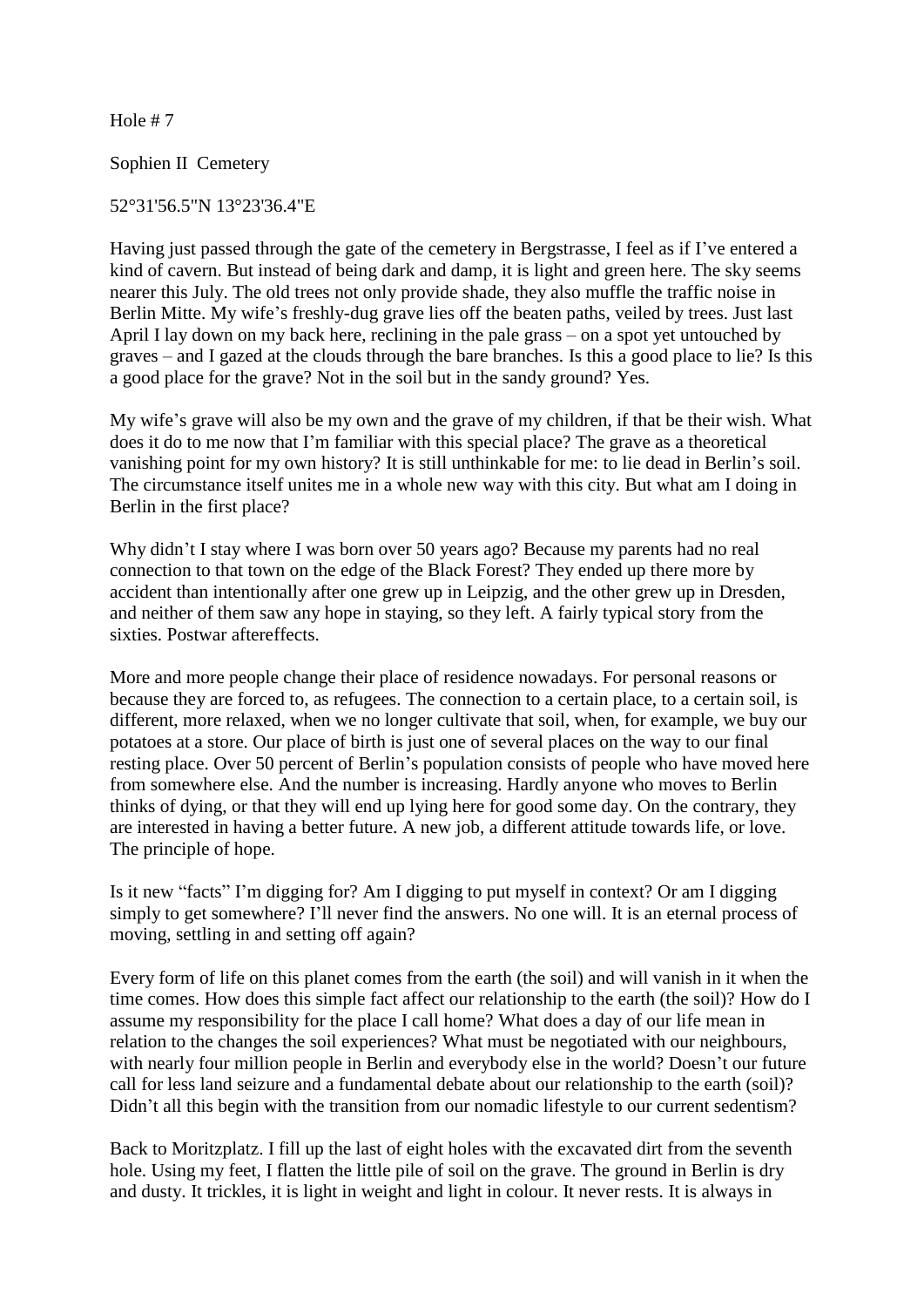motion. It can be spread around, and it can be found in the tiniest cracks. I like that. For the time being, I can stay here. Seen from the outside, my digging hasn't changed a thing. Just the calluses on my hands tell a different story.

It has grown dark in the meantime. Cars are now circling the roundabout with their lights on. Bats flit back and forth. Once again I need to be very watchful as I move between the neverending flow of traffic to return to the rest of my bustling Berlin.